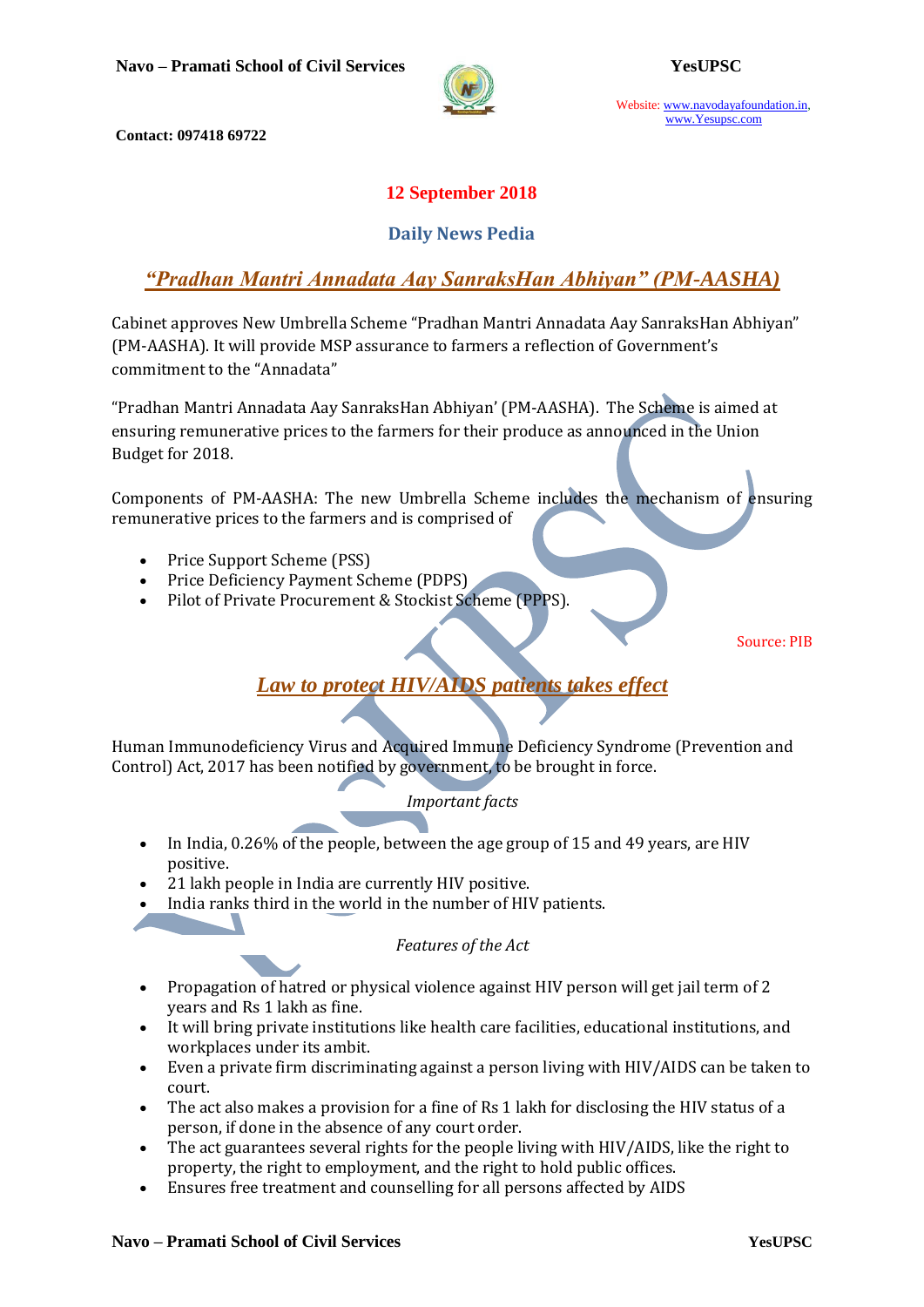The act puts the onus of implementing the act, controlling the spread of the disease, treating People living with HIV AIDS, and creating wellness schemes, on the States along with the Centre.

Source: The Hindu.

## *[Number of people suffering from hunger increasing, UN report](https://indianexpress.com/article/lifestyle/health/number-of-people-suffering-from-hunger-increased-un-report-5350759/)*

According to a UN report, there has been a rise in the number of people suffering from hunger. The analysis has revealed, in 2017 around 821 million people were undernourished.

"The report sends a clear message that climate variability and exposure to more complex, frequent and intense climate extremes are threatening to erode and even reverse the gains made in ending hunger and malnutrition,"

Source: The Hindu.

## *E-AarogyaBharati (e-VBAB) Network Project*

- Ministry of External Affairs (MEA) and the Telecommunications Consultants India Ltd (TCIL) have signed an Agreement for the implementation of e-VidyaBharati and e-AarogyaBharati (e-VBAB) Network Project.
- The project is hailed as a digital bridge of knowledge and health between India and Africa.



- E-VBAB Network Project is primarily a technological upgrade and extension of the Pan-African e-Network Project (Phase 1) which was implemented in 48 partner countries across Africa from 2009 till 2017.
- The Phase 1 of the Project successfully imparted tele-education (e-VidyaBharati) and telemedicine (e-AarogyaBharti) by linking educational institutions and hospitals in India with those from the participating African countries.
- The e-VBAB Network Project will be completely funded by the Government of India for its entire duration and will be open for participation to all our partner countries in Africa.
- The Project will be another important milestone in our development partnership with Africa.

Source: PIB.



# *Model International Center for Transformative AI (ICTAI)*

NITI Aayog, Intel, and Tata Institute of Fundamental Research (TIFR) has the collaboration to set up a Model International Center for Transformative Artificial Intelligence (ICTAI) towards developing and deploying AI-led application-based research projects.

This initiative is part of NITI Aayog's 'National Strategy for Artificial Intelligence' Discussion Paper that focuses on establishing ICTAI in the country through private sector collaboration.

*International Center for Transformative Artificial Intelligence (ICTAI)*

 $\triangleright$  Based in Bengaluru, the Model ICTAI aims to conduct advanced research to incubate AIled solutions in three important areas – healthcare, agriculture and smart mobility – by bringing together the expertise of Intel and TIFR.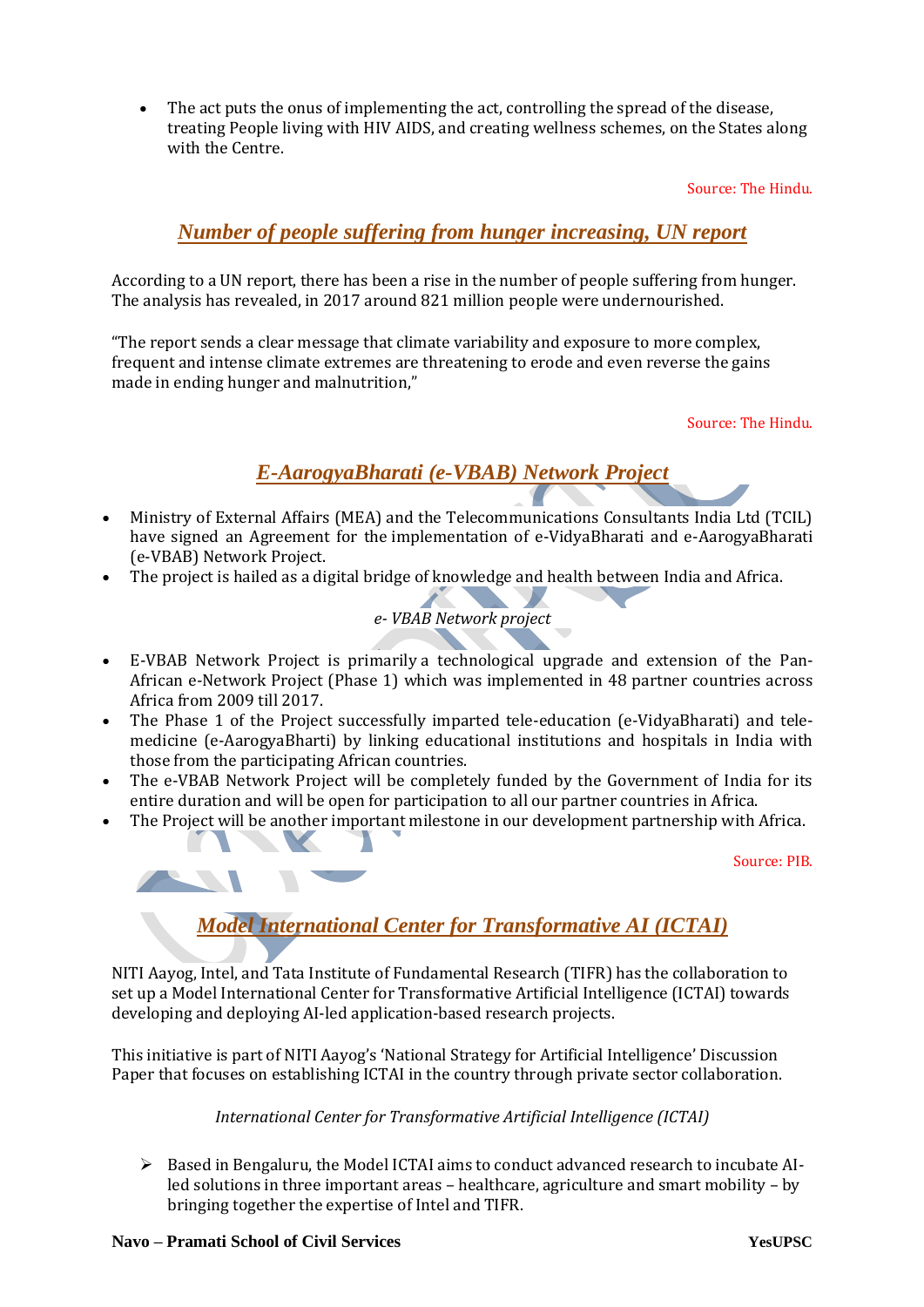- $\triangleright$  It aims to experiment, discover and establish best practices in the domains of ICTAI governance, fundamental research, physical infrastructure, compute and service infrastructure needs, and talent acquisition.
- $\triangleright$  The model ICTAI is chartered to develop AI foundational frameworks, tools and assets, including curated datasets and unique AI algorithms.
- $\triangleright$  The intent is to develop standards and support policy development related to information technology such as data-storage, information security, privacy, and ethics for data capture and use.

*Other focus areas*

Another key area of its focus will be collaboration with industry leaders, start-ups, and AI services and product companies to productize technologies and IP that are developed at the model ICTAI. And finally, the goal is to support skilling and talent development for world-class AI talent. The learning and best practices developed through this model ICTAI will be used by NITI Aayog to set up the future ICTAIs across country.



- o This will be the first of its kind ocean surveillance ship being built as part of the efforts to strengthen the country's strategic weapons programme.
- o Its induction will put India in the elite of club of a few countries that have such a sophisticated ocean surveillance ship.
- o It has the capacity to carry 300-strong crew with hi-tech gadgets and communication equipment, powered by two diesel engines, and a large deck capable of helicopter landing.
- $\circ$  The keel of the ship which was laid on June 30, 2014, is being built for the National Technical Research Organisation.
- o This technical intelligence agency working directly under the supervision of the Prime Minister's Office and the National Security Adviser.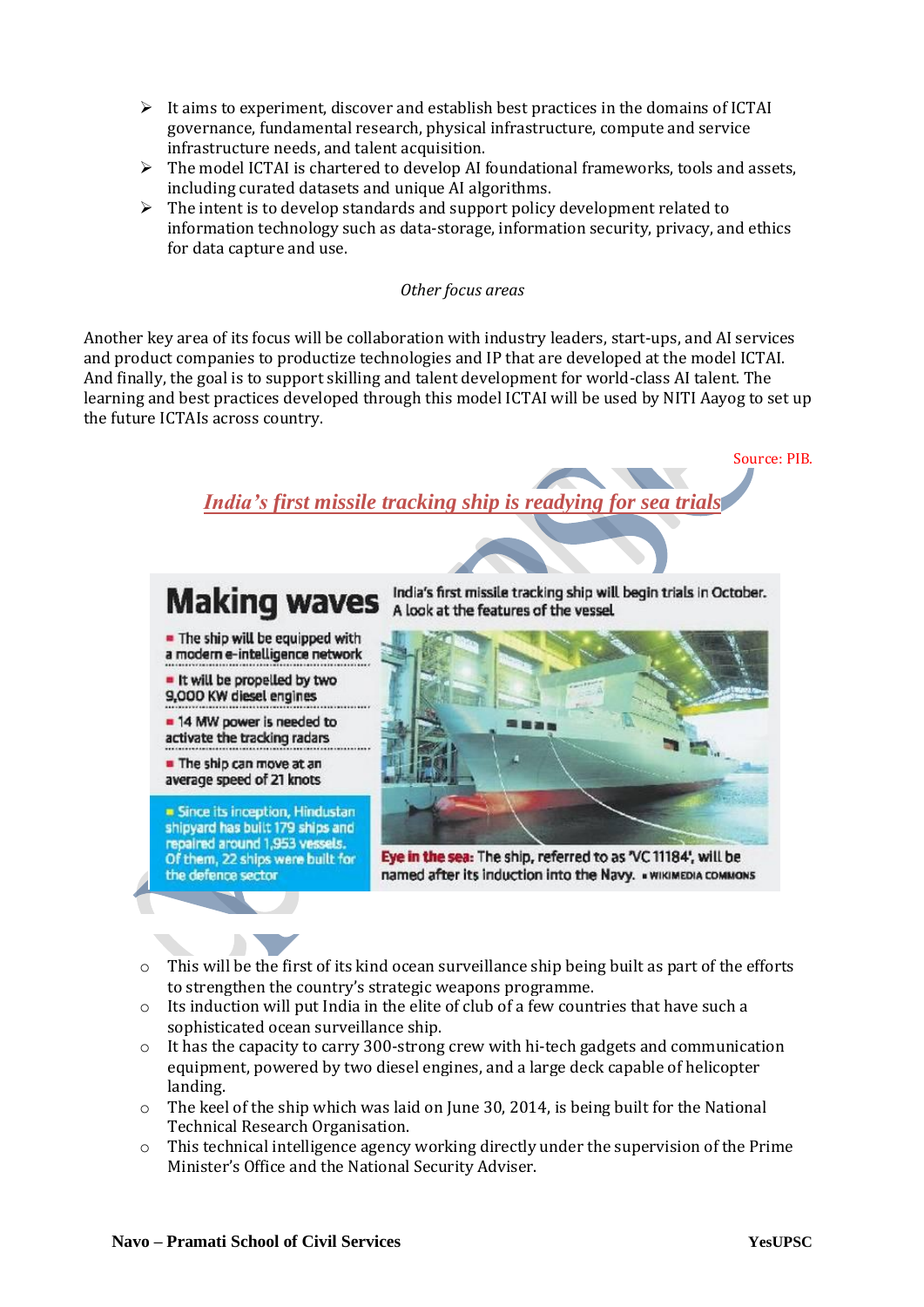#### *Strategic Weapons Programme*

Hindustan Shipyard Limited (HSL) is gearing up to undertake sea trials of India's first missile tracking ship by the first week of October.

Visakhapatnam is considered a strategic location on the East Coast for the Indian defence forces as it is home for Ship Building Centre to build nuclear powered submarine INS Arihant class.

# *EDITORIAL*

### Designing the right urban mobility framework

Most urban commutes can be more efficient by having the wide variety of travel modes and seamless connectivity

A usable mobility framework must accommodate individual user needs. In addition to travel duration and economics, factors like convenience, safety, and ambience influence a user's choice of modes and routes. Like arteries in a human body, our cities need main high-density corridors as well as lower density peripheral lines. Urban mobility architecture must, therefore, effectively and optimally orchestrate the widest heterogeneity of modes possible. Towards this objective, policies and regulations must embrace the vibrant innovation one sees in mobility.

While inducting and encouraging relevant modes in a city, it is useful to take a structured approach, systematically adding capacity to modes that have favourable attributes and discouraging modes that have adverse impact. As in Europe, a lot of intra-city travel in India is over relatively short distances. Yet Indian cities have been indifferent to pavements and bike lanes. Despite population density being high, we have allowed the mushrooming of personal transport (cars and two-wheelers) even as mass transit investments have been slow.

While new app-hailed crowd-sourced van services are being celebrated in western cities, humble home-grown modes like share-autos are left to operate in unregulated fringes in India. We need to imaginatively repopulate a fuller spectrum of transport modes. After ensuring adequate heterogeneity, cities must address improving connectivity between travel modes. As a journey's length increases, a commuter typically traverses localities with different characteristics. A suburban resident, for example, commuting to a city centre workplace, travels through lower density suburbs and high-density city centre areas. Whereas the journey might ideally be accomplished with a suburban train efficiently connecting to a local bus-ride or a short walk, poor planning and neglect of connectivity causes many commuters to use a suboptimal mode, such as a two-wheeler or worse, a car, for the entire journey, contributing to congestion and enduring unnecessary stress.

#### Enhance connectivity

Connectivity may be enhanced by investing in physical infrastructure — Singapore, for instance, has convenient integrated transport hubs to allow easy multi-modal connections. Increasingly, connectivity is also fostered through digital infrastructure. London's Oyster "smart" card is a good example, allowing a commuter to hop from one mode to another with minimal loss of time or effort. Most urban commutes can be more efficiently executed with a multi-modal journey where each journey segment uses the appropriate mode for the sake of convenience, efficiency and speed. But this requires a healthy variety of modes and seamless connectivity — something that is too often frustrated by poor coordination among various transit authorities (metros, suburban rail, buses, etc.).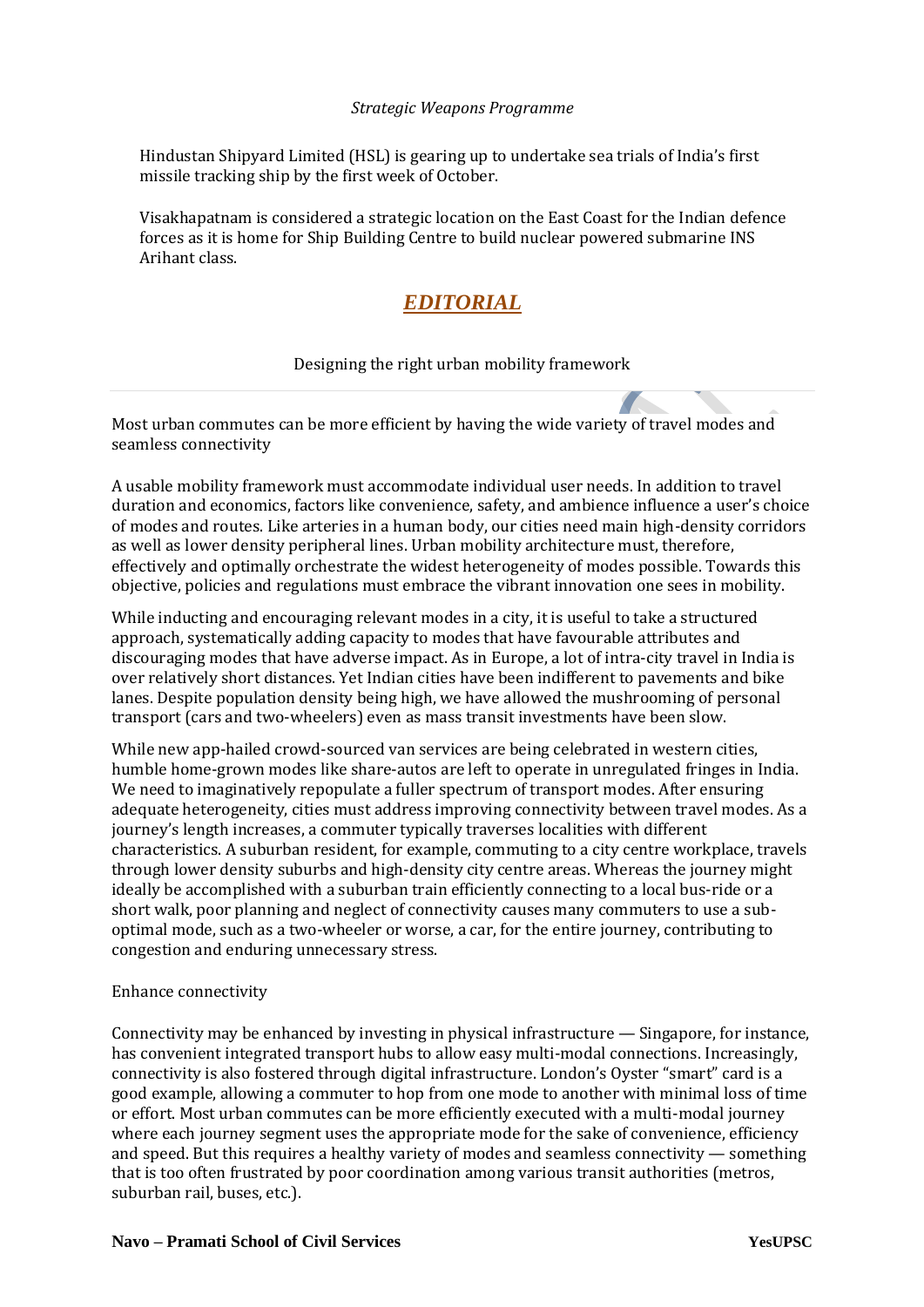When efficient connectivity is fostered, it gives rise to numerous possibilities — combinations of modes and routes — for undertaking each journey. A major source of transformation in urban mobility stems from the large number of travel apps that are inexpensive to use and can work across travel modes. Traffic delays, cost of travel and schedules can all be factored in selecting a mode or combination of modes. These apps leverage the interplay of three layers of system intelligence. The average Smartphone packs a lot of capabilities to filter and sort through choices. Likewise, vehicles (trains, buses, cars, two-wheelers) are increasingly connected and "smart". Finally, as Indian cities deploy their smart city investments, these sensors add to the pool of information, allowing each commuter to make intelligent choices. Bringing all of this together, there is a pivotal role for policies and regulations, guided by socially relevant tenets, to underpin the framework. These policies need to be dynamically adjusted reflecting a fastchanging world. The rapid popularity of Uber in London, for example, was initially welcomed as a convenient and cost-effective solution. Soon, as many commuters, lured by convenience, switched from public transit to Uber, the city saw an equally rapid rise in traffic congestion.The well-established London taxicab operators cried foul, pointing to Uber's violations of safety and labour laws. London has since moved quickly to redraft their policy regarding Uber, to effectively balance such issues so that they may continue to embrace innovation while appropriately protecting society. Well defined societal priorities help ensure that solutions are steered to maximise societal good while offering a consistent roadmap to innovators. Hence the framework must be grounded on objectives such as equity, inclusiveness, economics, space efficiency, environmental impact, and user convenience.

As has been demonstrated in Singapore, users are not prevented from using their personal cars. But they are obliged to pay a full and fair share of societal costs related to road-use, impact on air quality, and allocation of valuable real estate for parking. This results in rendering car use very expensive.

We have chosen to offer a framework rather than solutions, keeping in mind that each city has unique constraints and needs. A framework relying on heterogeneity, connectivity, intelligent systems and tools and policies can steer mobility architectures to be democratic, locally relevant, and dynamic, capable of inducting new innovations even as fundamental societal priorities are protected.

Deployment of aspects of this framework in cities like Singapore and London has proven promising. As India traverses the cusp of urbanisation and gains momentum with economic development, it is imperative that we steer our urban mobility architecture to be an asset and not a liability.



**Q: Indian cities are characterized by increasing levels of congestion, pollution, road accidents and inequality in access to mobility. The need for better urban mobility in order to build inclusive, safer and more sustainable cities cannot be underestimated. Explain.**